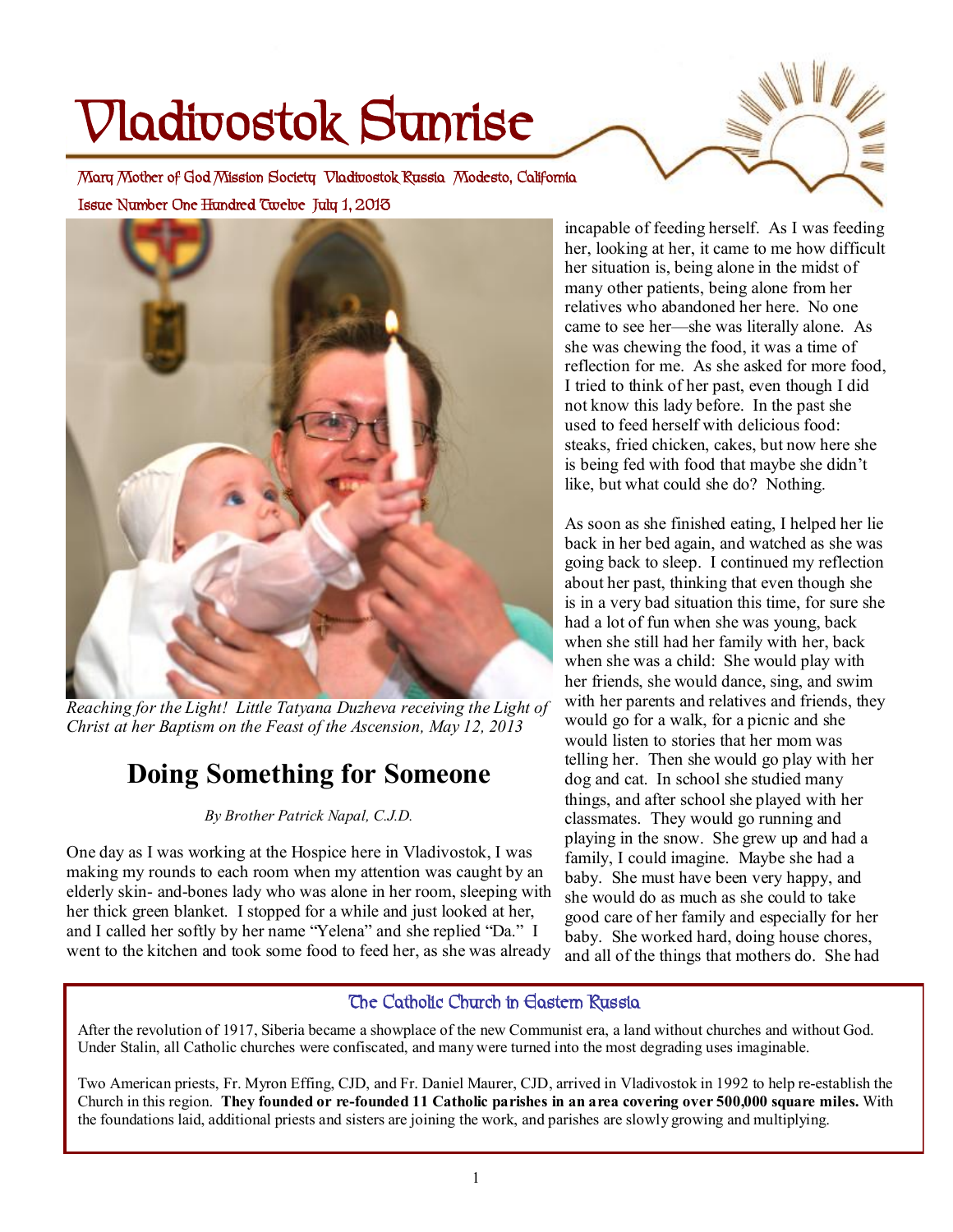fun in those days, as those were the days of poor Yelena!

Yelena and I became friends. Every time I was in the hospice, I would go to see her and to make sure she had her dinner. But one day she refused to eat. I began to worry about her, this time. I worried about her spiritual condition as much as her earthly body. I prayed to God for her, to look upon her in his Mercy, and I thought, she might not be baptized yet, so I asked the nurses in the hospice if Yelena had been baptized, and I got a "We're not sure" as an answer. I asked Yelena if she wanted to be baptized, and she said "YES!" Yelena at this time, was shaking and was catching out her breath, she was crying and was saying the words "I am afraid" repeatedly, so I feared for the worse. I didn't waste any time--I called Fr Myron and asked if I should perform an emergency baptism, and Fr Myron said yes. I asked for a cup of water from the nurse and together with two women from our "Caritas" as witnesses and assistants, I baptized Yelena. After Baptism I assured her that God loves her and that she need not to be afraid, because she is going to see God in heaven. That made her calm, so I left her and I made my way home.

On the following day, Yelena was still alive, so I called Fr Myron so he could anoint and confirm her, and on the following day, she died.

The hospice nurses work there, but our presence makes a lot of difference in the lives of these dying people. Perhaps Mother Theresa would say, "We share the same work, but the difference is that the nurses are doing it for something but we are doing it for someone." As Yelena was dying, she was left alone in her room with no one else. How sad it was with no relatives, no friends, and even the nurses just let her be alone to die alone. They would just come to take her body when she was already dead.



*Br Patrick shaving one of the Hospice residents* 

Our being with these old folks makes them feel that they are loved, that they have value, that they will experience the joy of being loved even in their death beds. We should try to prepare them for a holy and happy death.

Thanks a lot to our benefactors! Without you I could not have come to Vladivostok, and could not have the apostolate at the Hospice and could not have prepared Yelena for her way to God. A million thanks to all our benefactors, and I remember you in my prayers. Please pray for me, too, that I maybe a channel of God's love.

## **Report about the Service of Parish Caritases for Year 2012**

*By Lily Silina, Director, Vladivostok* 

## **1. Soup Kitchen**

Four volunteers, 76 days of service, 1696 persons served. **2. Grandma Mentoring** 

Nine volunteers, 94 visits totaling 376 hours, 36 times with snacks

#### **3. Hospice**

Eleven volunteers, 152 visits totaling 608 hours, including meals for 450 persons and donation of 1360 sandwiches

#### **4. Sunday Club**

Five volunteers, every Sunday tea or coffee and snack for parishioners and children

#### **5. Help for the Needy**

536 people received canned fish for a total of 2333 cans (46.5 cases)

89 people received canned redfish eggs for a total of 89 cans

90 people received 90 kg of honey

Surplus clothing was sent to the children in Romanovka, Russian Island, Lyubyanka and others.

Chocolate Santas were donated to parish children on Christmas, and to Children's Hospital #3 and to the Hospice on New Year's Day

"Gerber" and "Nestle" baby food were donated to the orphanage in Artyom at \$193.

Canned fish was donated to poor and elderly folks on Lugovaya Square in October and November two times, for a total of 64 packs or 256 cans.

6. **The Caritas booth** in the church vestibule made a profit of \$856.48 from the sale of candles and religious articles. This money was donated to the parish, used for baby food for the orphanage in Artyom, for play items for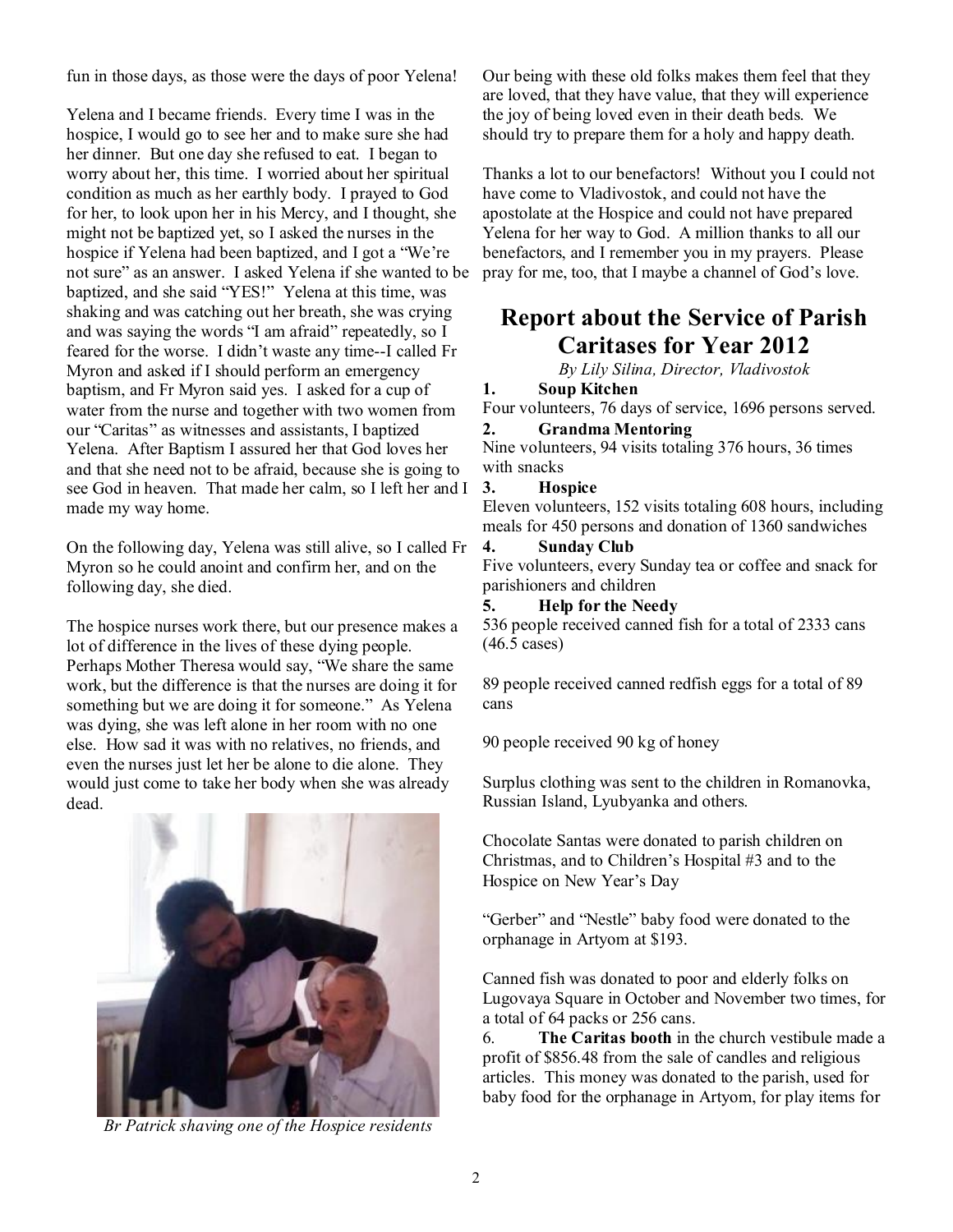the children at Baby Hospital #3, and for the stationery and communication needs of Caritas.

7. There were two **seminars** this year for volunteer training, which were completely financed by Renovabis (German Bishops' Conference.)

8. All the canned fish, honey, and used clothing were **donated** by parishioners or by visiting guests.

9. Funding for the Soup Kitchen, Hospice, and Grandma Mentoring program are provided by **American donors.**

*By Vladimir Pisorenko, Caritas Director, Lesozavodsk*  1. The feeding program for **poor children** averaged 56 kids per Saturday for a total of 2912 meals. This program is funded 88% by American donors and 12% by Lesozavodsk businessmen, for a total cost of about \$3900. 2. Three parishioners continue to receive support for their medications through the **Project Hope program**.

3. We regularly provide used clothing from supplies that come to us from Vladivostok and Dalnerechensk.

[In addition to the Parish Caritases, the Caritas Women's Support Centers work in these cities, too, but that is another report.]

# **Soup Kitchen 2013**

The certificate below expresses the State of Primorye's gratitude for the help our Soup Kitchen program has shown to the elderly and handicapped of our city this year. With the closing of so many cafes, we've had to change our tactics, and have been delivering meals and several week's worth of food supplies directly to the homes of the needy. This program is totally financed by specific "Soup Kitchen" donations from our benefactors, so the number of people we can help depends on donations received. See above a representative montage of receivers of this aid. "Thanks, benefactors!"--but I'm merely passing on the thanks we hear with every delivery. God bless you!



*Appreciation Letter: The State Government Independent Department of Social Services, AKA "Primorsky Center of Social Services for the Population", expresses its sincere acknowledgement to the Director of "Caritas", a local religious organization, Lily Timofeevna Silina for the charitable help and mercy shown to citizens who found themselves in difficult life situations. May you be healthy, happy, with boundless energy, success in all your doings and beginnings! Director, B.A. Logachev, Vladivostok, 2013.* 



*Here and on the next page, some beneficiaries of the Soup Kitchen Program*

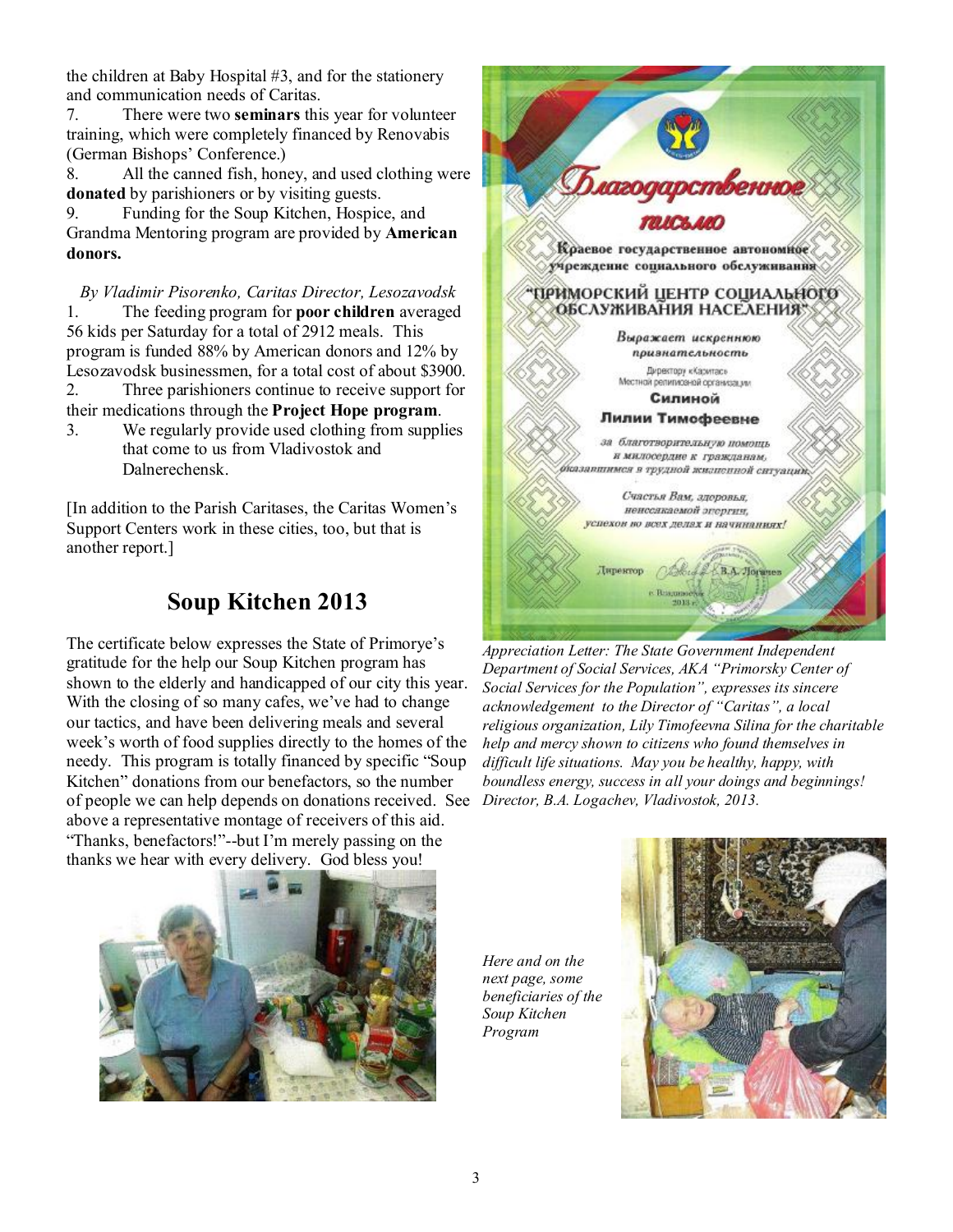

## **The "Adopt-a-Birth" Kids for the First Third of 2013**

Sometimes moms are afraid to have children because of the cost of giving birth, so choose to abort. Sometimes moms come to the Women's Support Centers for encouragement, and we can often offer financial help to give birth, thanks to American and Canadian donors. These are the kids we helped already this year. Thank you, Donors!

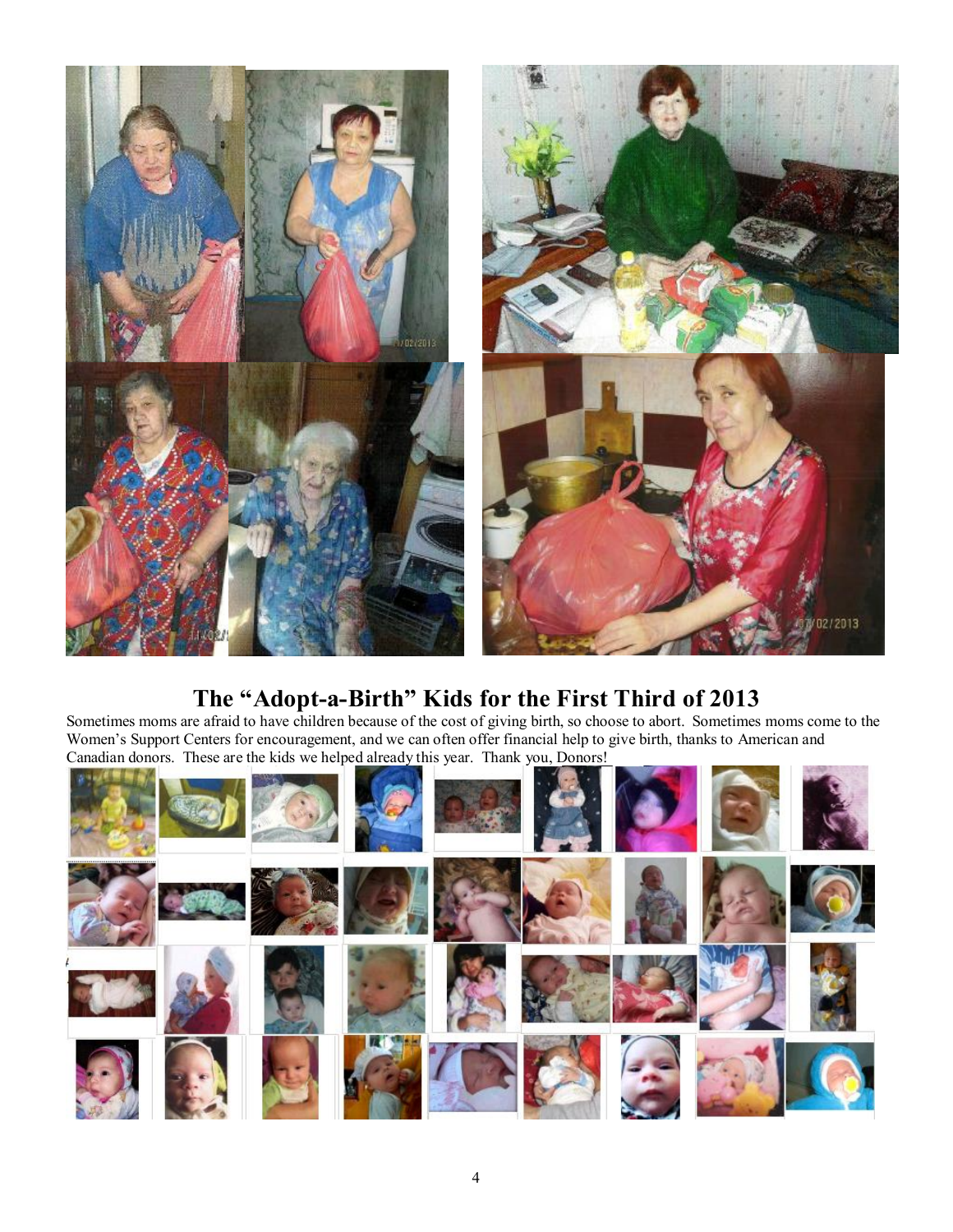



## **Welcome New Novices!**

Wednesday, May 8, we had the joy of **welcoming six young men to our novitiate**. It was First Vespers of the traditional date of the Feast of the Ascension of our Lord, the major feast day of our community of the Canons Regular of Jesus the Lord. Fr Myron who is novice master held the ceremony of first investiture in the canonical habit. Here is a little bit of information about each new novice (in the picture, working from the back row, l to r, and then the front row.)

Next to Fr Dan is **Br Agustinus Brusen CJD** from Maumere, Indonesia. He is 29 years old with a degree in Philosophy, and experience as a high school music teacher. He is a favorite soloist at community gatherings.

**Br Harben Forte CJD**, 33, is from Quezon City, Philippines. He has a Bachelor's Degree in Business Administration with a major in Marketing and Religious Education. He has experience with the Benedictine monks, but decided that a more active apostolate was better for him.

**Br Jacob Dambe CJD** is from Sulawesi Island, Indonesia, 32 years old. He has a degree in Philosophy, and worked for a year as a catechist in parishes in Papua, New Guinea. His hobby is gardening.

**Br Yohanes Marinus CJD** was working as the general administrator of a hotel business in Jakarta. His boss told him that it would be a sacrifice to loose him, but he should return to the seminary, as he could see his religious vocation. Also from Maumere, Indonesia, he is 29 years old. He is great at soccer, playing with the orphan team at *Parus Nadezhdi* in Vladivostok.

**Br Bede Paquingan CJD**, 27, is a registered nurse. He studied at St Vincent School of Theology in Manila to get some philosophy studies behind him while he decided which community or diocese to join after he decided on a religious vocation. He has lots of interests, but his most obvious talent is in making people laugh. Never a dull moment!—unless it is time to be serious, of course.

**Br Ignatius Rino CJD** is from Jakarta, born in 1984. He is the musician of our class, playing the keyboard regularly for the Liturgy of the Hours, and for recreation. He said that as a child he first considered a vocation to the priesthood when he was unexpectedly given Holy Communion from the cup.

In the picture is also Fr Dan, Br Patrick, and Fr Myron. Br Inosensius will be ordained a priest on August 15, and Brs Arnulfo and Edwin are attending the seminary in Manila.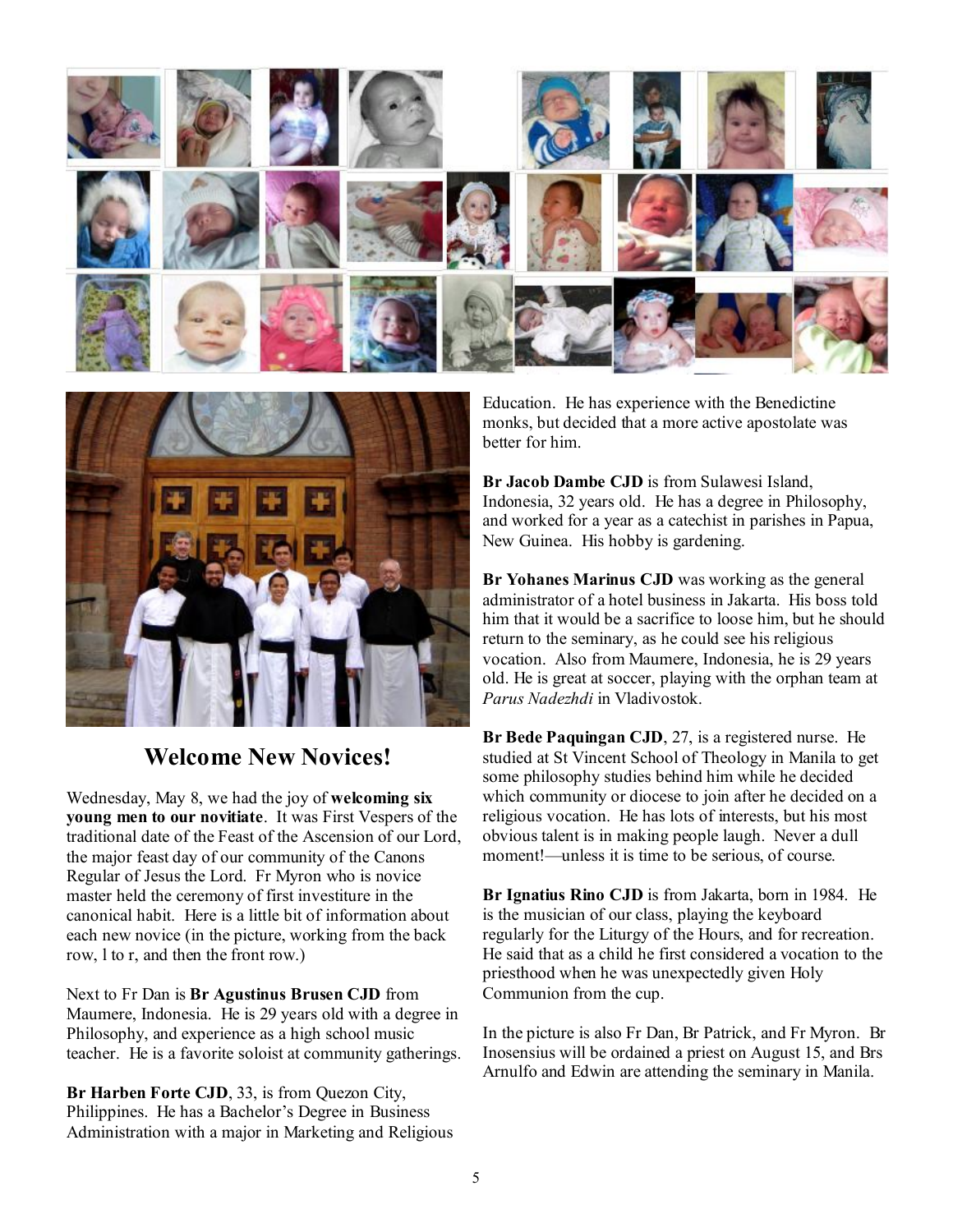#### **Our Parishioners**

## **Feb 3--Memorial Day for the Vladivostok Martyrs**

The Memorial Day for those priests and parishioners from our parish who suffered during the Stalin Repression is February 3. **75** years ago, on a cold and windy evening of February 3, the court sentence was carried out: Five parishioners of Most Holy Mother of God Parish were executed by gunshot. Here are their names:

Martin Malinevsky, 58 Sigizmund Brezhinsky, 32 Anton Gerasimuk, 47 Valerian Gerasimuk, 23 Jan Strudzinsky, 59

Their crime was simply that they believed in Christ…In the 1930's there was a wave of bloody persecution that overtook Vladivostok. The cruel activities of the KGB were especially directed at those of a "different" nationality or spirituality—arrest, loud public trials, and death by gunfire.

In **1930** Vladivostok Bishop Karl Slivovsky was arrested and exiled to the little village of Sedanka. In **1931** the pastor of the Parish, Fr Giorgi Yerkevich was arrested and sentenced to ten years in a Siberian camp. He died on June 4, 1942 in the New Ivanovsky Camp in Marinsky County of Kemerovsky State. The arrest and banishment of the priests caused fear and panic among the parishioners. The death of Bishop Slivovsky in 1933 left the Parish and the whole Russian Far East without a priest.

Because of the fear of the Communist regime, parishioners stopped coming to church, but some continued where they held common prayer and read religious literature. According to a decision of the Council of People's Commissioners of April 8, 1929 "About religious organizations", the community of the faithful were obliged to pay taxes for the use of their own churches, and the amount constantly grew.

On June 7, **1935,** the commission for the consideration of religious questions of the Primorye State Communist Party made this determination: "Nullification of the contract with the group of believers at the Roman Catholic Church and the liquidation of the church activities." The document said that the "group of believers has disintegrated" so the building was given over free for the use of the State Archive Bureau.

But the Catholic parishioners did not deny their faith in Christ, continuing to pray in their homes, and sometimes even gathering together. That was noticed by the authorities, and soon the most active Catholics were

arrested. By a decision of the KGB of the Soviet Union dated December 30, **1937**, the group was accused of being part of a Polish religious-nationalist counterrevolutionary organization and of taking part in spying for Japanese agents.

There was little interrogation… They denied their guilt, although they admitted that they participated in home prayer. They were shot, their bodies destroyed, but their faith in the Lord for which Jesus also suffered was alive and full.

On June 30, **1959**, the decision of the KGB of 1937 was annulled and their case dismissed for lack of evidence. They were all vindicated.

In today's parish the names of those who suffered in the political repressions are remembered and respected. For us, the  $3<sup>rd</sup>$  of February is considered the Memorial Day of those repressed. In our church we now have the "Chapel of the Vladivostok Martyrs". We maintain contact with relatives of those who are the new martyrs. Materials concerning the life and death of our martyrs was given to the Roman Catholic Archdiocese of Moscow for the canonization of the new Catholic martyrs of the Soviet Union. And Bishop Kirill Klimovich has given us permission to always include the "Vladivostok Martyrs" in our Litany of the Saints.

If anyone knows where there might be pictures of our saints, we would very much like to have copies.

# **News Notes**

● The winner of the **North Carolina Beach House** drawing is a long time benefactor from Sauk Rapids, MN! I hope their family has a very nice vacation. Thank you to our anonymous benefactor who provided the vacation home. Thank you everyone who entered the drawing. Better luck next time!

● **Professor Alexei Parshin** of the Tchaikovsky Music Conservatory in Moscow returned to Vladivostok to play three **organ concerts** in our church on June 5, 6, and 7. His first concert trip to us was in the summer of 2004, just several months after we received the Stella Maris organ, the gift which has enabled us to invite great organists from around the world to play organ concerts for the public. This last concert trip was his sixth time to play concerts on the Stella Maris organ.

Professor Parshin is considered to be one of the greatest living organists in the world, an opinion which this author understood from the beginning. With his 18 concerts he has built up a large and loyal fan base in Vladivostok. For each trip he performs a new concert program. This year's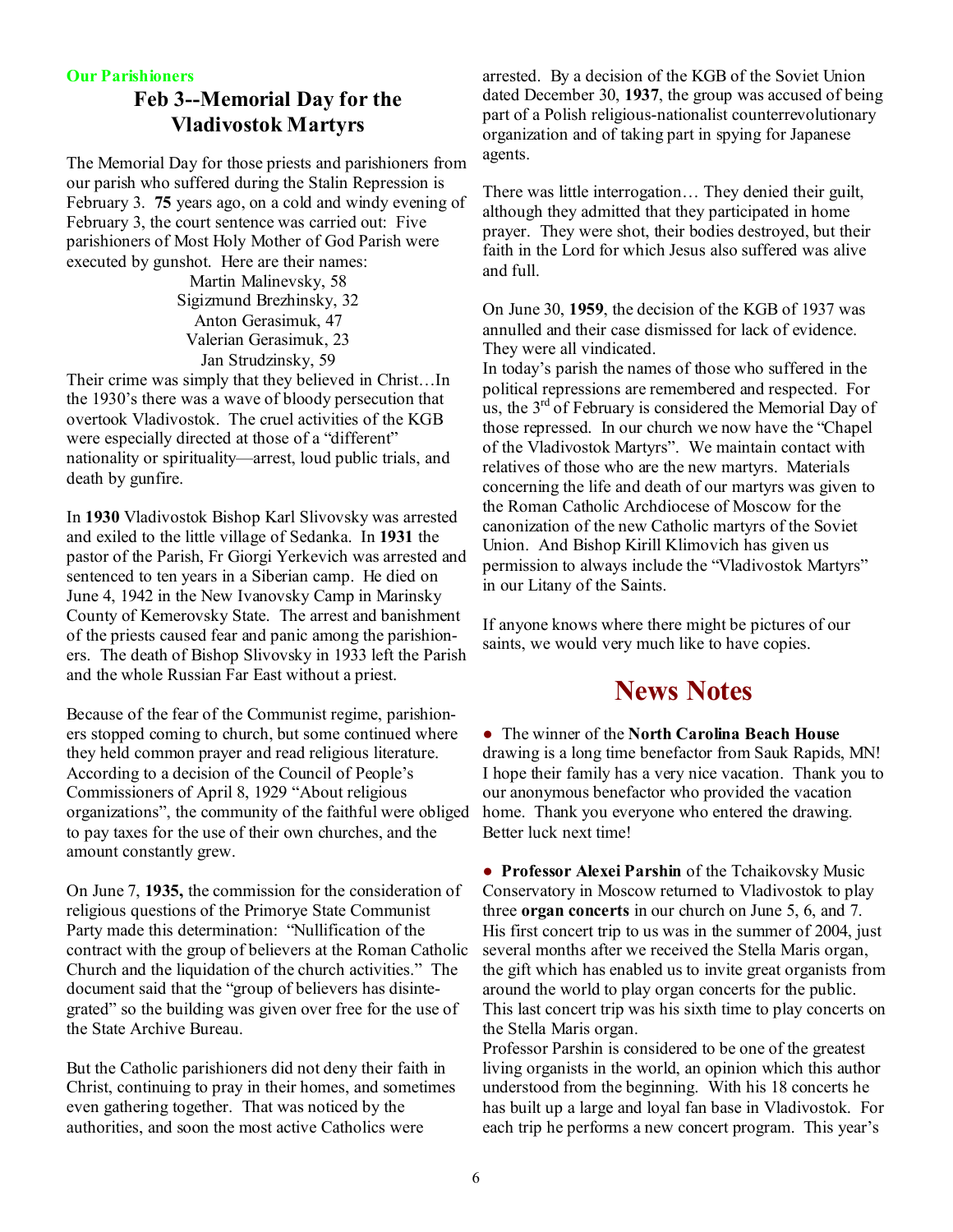

*Professor Alexei Parshin* 

program was called "Masterpieces from Three Centuries" featuring compositions by Johann Sebastian Bach and other even earlier composers of the 18th century, Brahms and several composers of the Romantic School of the 19th century; and also some post-romantic pieces of the 20th century. As always his playing was received enthusiastically, with standing ovations and requests for several encores.

Apart from his organ playing it is also a pleasure to have Professor Parshin as a guest in our parish center, where he entertains the monastic community and the parish staff at the midday meal with fascinating stories about the world of organ music.

## **Opportunities**

♥ Might you consider a monthly sponsorship for a seminarian? Our seminarian numbers are growing with more answering the call to become priests! What blessings from God. We need help to support them as we now must turn away new candidates due to lack of funds to provide for them all! You can become a **seminarian's Guardian Angel.** Contact the mission office.

♥ Please help our seminarians **get on the bus**! Our seminarians need to purchase a used 28 passenger bus. The large bus in needed in order to transport their growing numbers to and from school and to community charitable works they provide in the area. Thanks to many of you already, they have raised \$20,747 of the \$34,500 needed. Can you help our seminarians? Please see our website for more details to track their progress! [www.vladmission.org](http://www.vladmission.org)

♥ Please pray for **Br Inocensius Hetu, CJD.** His ordination to the priesthood is August  $15<sup>th</sup>$ !

♥ Our lovely benefactor in NY continues to make beautiful Swarovski crystal rosaries to help our seminarians! Julianne Immordino wants to give her gift of a beautiful handcrafted crystal rosary or crystal rosary wrap bracelet to each supporter who gives \$500 or more to help our seminarians. God bless all our benefactors.

♥ **S.H.A.R.E.S.** card users reached yet another milestone in earnings for the mission! The mission received a quarterly earnings check for \$3,362.79. Thanks and glory to God. We can continue to earn by passing these FREE SHARES cards to your friends, family, co-workers and ministry members. Encourage them present the card at Save Mart, Lucky's, FoodMaxx or SmartFoods grocery stores. The mission will receive 3% of your grocery bill. It costs you nothing. It's a great way to help. Call or email the mission office and let us know the number of cards needed. (Available in CA and NV only)Thank you. Great work everyone!

♥ By popular request, an **Our Lady of Vladivostok** 



**pendant** has been created. Fashioned by Bliss Manufacturing, these medals have the detailed image of Our Lady of Vladivostok on the front and the Most Holy Mother of God Cathedral on the back. "Our Lady of Vladivostok, Pray for us" encircles the Icon on the front.

Medals come 1 in. with a 24 in. chain, or 3 /4 in. with an 18 in. chain. Both sizes come in Sterling Silver or Pewter with stainless steel chains. Each medal and chain comes in a velvet jewelry box. Pewter medals are also available without chains and boxes. Fr Myron has the same medal inscribed in Russian available in Vladivostok. Please contact the mission office for more information.

♥ 2013 USA **mission preaching schedule for Fr Dan**, who is available to speak to ministry groups and schools, and is available for news and radio interviews on the weekdays.

**Fr Dan:** July 13/14- St. Mary's Parish, Eugene, OR July 14 - 4:00 pm Central Lutheran Church, Eugene, OR Organ Concert with internationally renowned organist, Marina Omelchenko

July 20/21 – St. Joseph Parish, Salem, OR

July 22 – 7:00 pm St. Joseph Parish, Salem, OR Organ Concert with Marina Omelchenko

July 27/28 – St. Bridget's Parish, Las Vegas, NV August 3/4 – St. Leo the Great Parish, Winston-Salem, NC.

Please contact the Modesto office to schedule our priests in your area, 209-408-0728, [usoffice@vladmission.org](mailto:usoffice@vladmission.org)